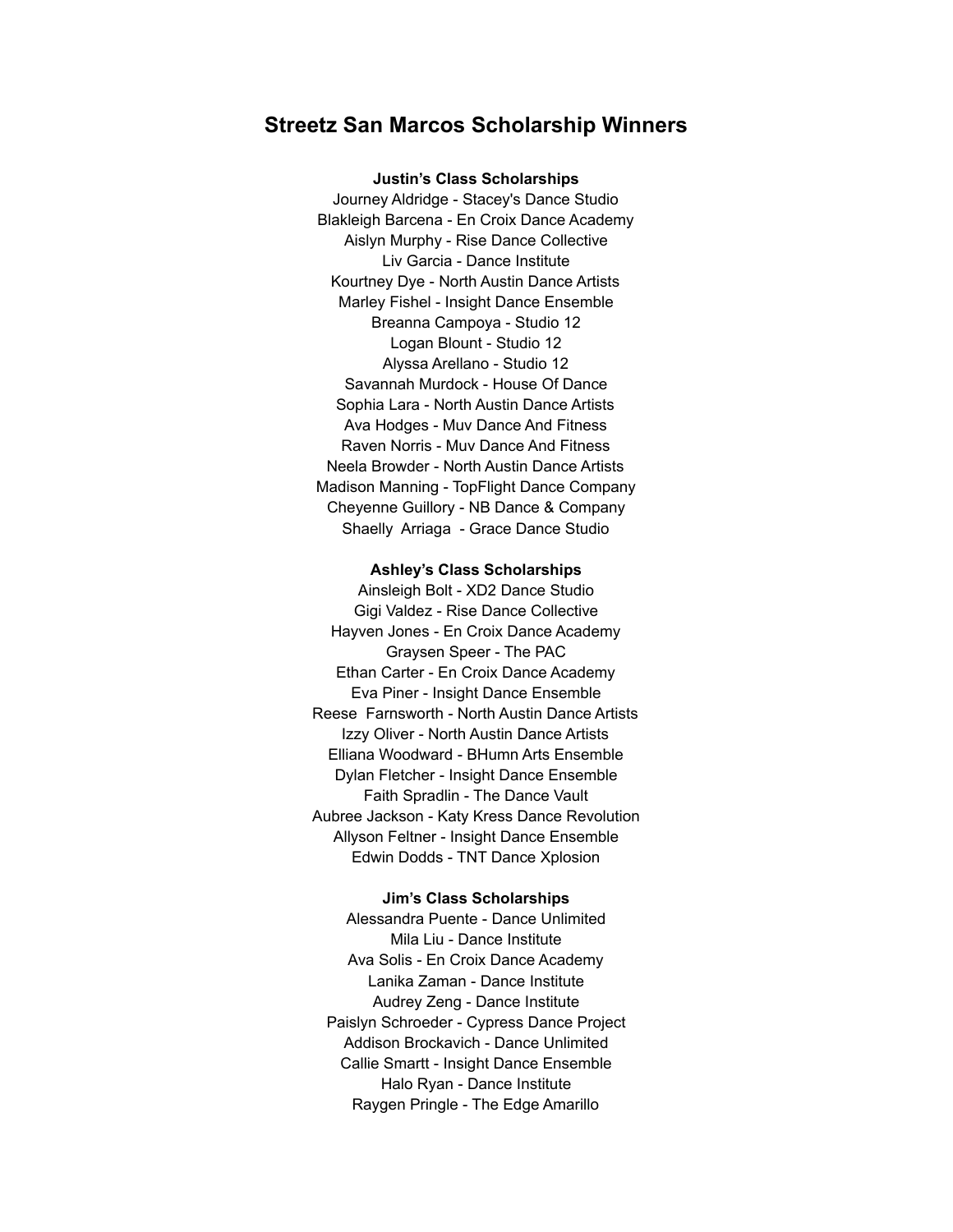Kara Yuan - Dance Institute Breez Carver - Dana's Studio of Dance-DV8 The Company Allison Dowell - Dance Infinity SA Itamar Kleinerman - Dance Institute Aubrey Phu - Dancers Workshop Clara McCollough - Dance Institute Alyssa Alva - The Leading Edge Dance Company Rie Matsumae - Rise Dance Collective Paroma Pillay - Dance Institute Aidan Skelte - Next Step Dance Performing Arts Ben Wheeless - Republic Edge Dance

### **Alexa's Class Scholarships**

Maddox Hall - The Edge Amarillo Skye Cartiglia - Dance Institute Riley Ramirez - En Croix Dance Academy Ainsley Lollar - House Of Dance Taylor Stallard - Dance Unlimited Cordelia Shelton - House Of Dance Lyla Hilsberg - Rise Dance Collective Stella Tonn - Rise Dance Collective Andrea Sauceda - Tammie Locklar's Dance Studio Mackenzie Glover - En Croix Dance Academy Lillian Colletti - Dance Institute Brooklynn Carruth - En Croix Dance Academy Rylan Merritt - House Of Dance Briana Nelson - Rise Dance Collective Miller Skelte - Next Step Dance Performing Arts Samanvi Modugula - Insight Dance Ensemble

## **Sloan's Class Scholarships**

Chloe Fishel - Insight Dance Ensemble Kaylee Ruiz - Tammie Locklar's Dance Studio Vivienne Abrahamsen - Lonestar Dance Center Hannah Fogel - Dance Institute Kinslee Rook - Katy Kress Dance Revolution Mallory Jatzlau - The PAC Kynli Mccomb - Insight Dance Ensemble Aislyn Noble - TopFlight Dance Conservatory Micah Best - Rise Dance Collective Camille Russell - North Austin Dance Artists Haley Crumley - Insight Dance Ensemble Eden Bertrand - Katy Kress Dance Revolution Delaney Bogan - Studio 12 Juliana Spencer - Studio 12 Sarah Bratby - Dance Institute Audrey Smith - TNT Dance Xplosion Zander Dumas - Independent **Donovan's Class Scholarships**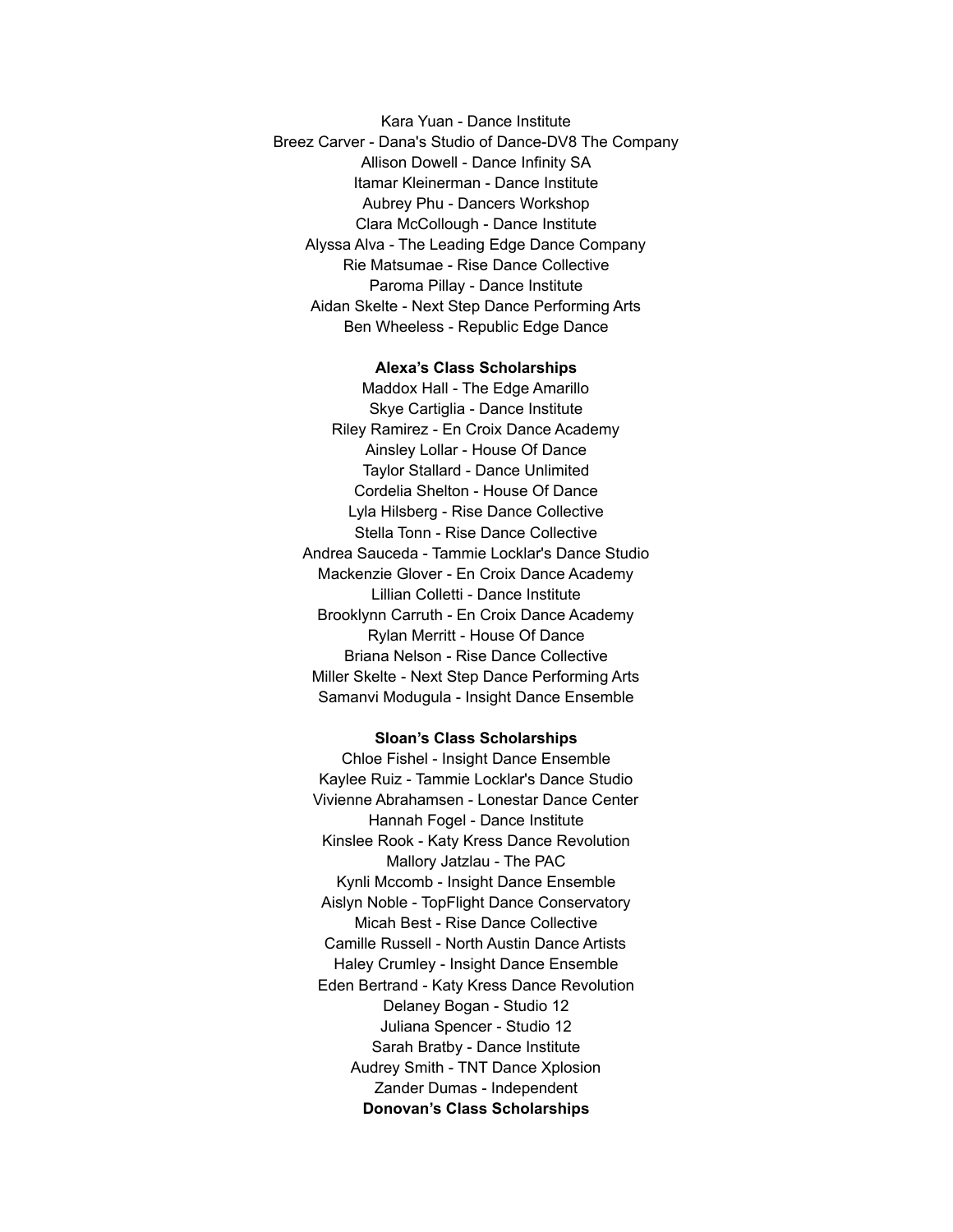Presley Georg - ALISA'S DANCE ACADEMY Brooklyn Tansil - First Class Dance Center Maya Robertson - Insight Dance Ensemble Harper Hammes - Dance Institute Rylee Sengsouvanh - Rise Dance Collective Avery Colon - Studio 12 Amelia Galindo - Rise Dance Collective Ylana Arredondo - Insight Dance Ensemble Piper Mckenzie - TopFlight Dance Conservatory Addyson Guyton - Lonestar Dance Center Kamila Calderon - North Austin Dance Artists Kiana Mejia - Thrive Dance Collective Zharahi Flores - The Edge Amarillo Gionna Santee - Institute Of Contemporary Dance Abby Beckley - Studio 12 Lindy Manchac - Studio 12 Ixchel Dodd - Lonestar Dance Center Mason Ward - Dance Institute Kylie Mutz - Insight Dance Ensemble Zoe Crump - Xtreme Level Dance Studio

#### **Mollee's Class Scholarships**

Noelle Finkel - ALISA'S DANCE ACADEMY Avery Pearce - North Austin Dance Artists Ethan Wang - First Class Dance Center Kiki Sanchez - Dance Unlimited Rosie Best - Rise Dance Collective Maribel Weishaar - Dance Institute Haley Garber - Insight Dance Ensemble Hannah Li - Dance Institute Carmel Lou - Dancers Workshop Audrey Lapierre - Studio 12 Chloe Sullivan - BHumn Arts Ensemble Alli Gamero - Rise Dance Collective Maddie Hellsten - Insight Dance Ensemble Allie Keiner - North Austin Dance Artists Bria Mayes - Dance Institute Cheyenne Cosley - Lonestar Dance Center Presli James - Independent Dancer

## **Jade's Class Scholarships**

Avery Amos - The PAC Giselle Gonzalez - Dance Unlimited Kamryn Burgess - The PAC Alexis Ybarra - Dance Unlimited Berkley Houchin - The Edge Amarillo Lexy Linn - The Edge Amarillo Amelia Feeney - Republic Edge Dance Jaysen Gaston - Lonestar Dance Center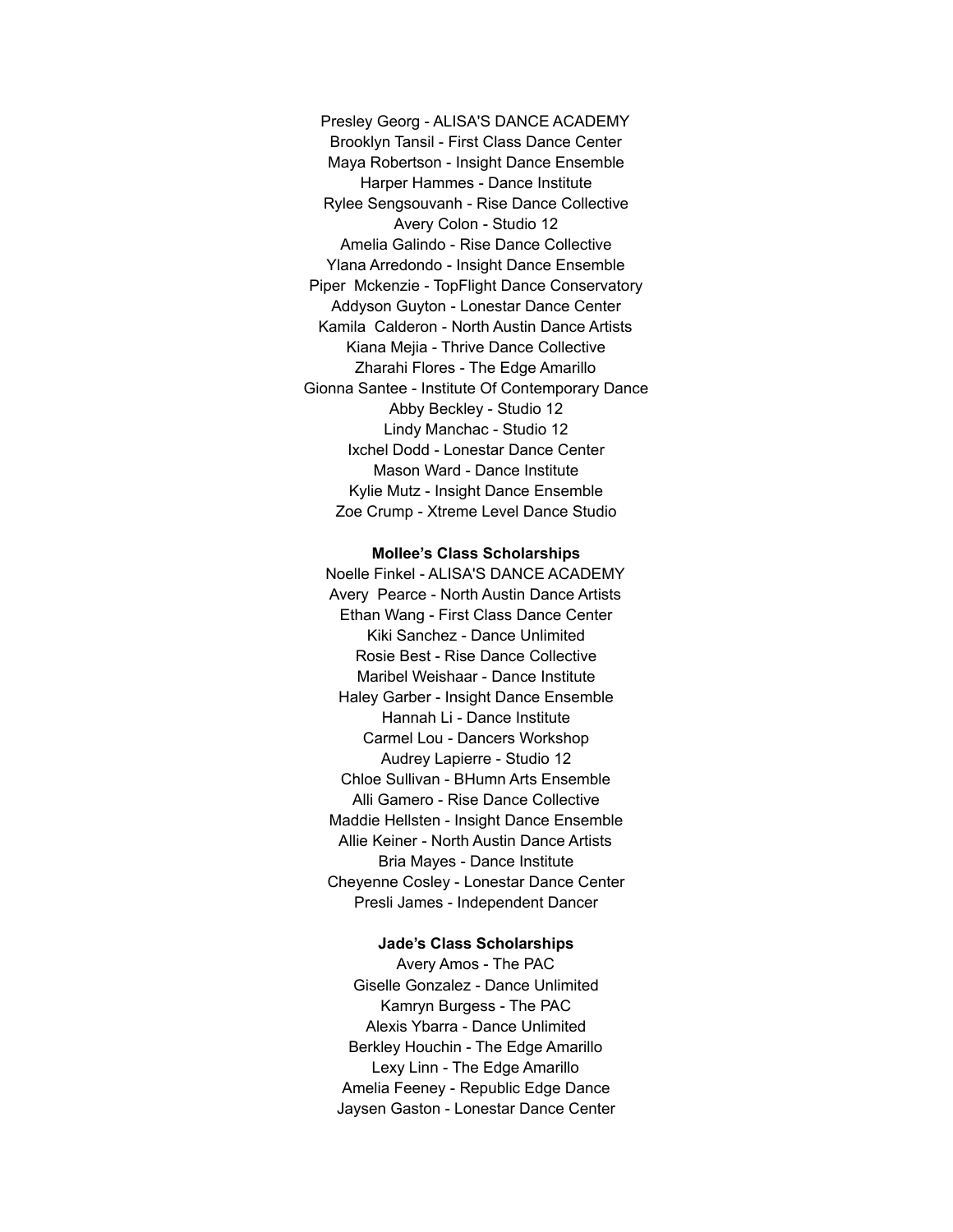Kayden Coffelt - The PAC Braden Ward - Dance Institute Macey Vasquez - The PAC Olivia Coffey - Rise Dance Collective Season Allan - North Austin Dance Artists Eliana Couchman - Rise Dance Collective

#### **Standout Scholarship Winners**

Justin's Standout - Breanna Campoya - Studio 12 Mollee's Standout - Ethan Wang - First Class Dance Center Alexa's Standout - Samanvi Modugula - Insight Dance Ensemble Ashley's Standout - Faith Spradlin - The Dance Vault Jade's Standout - Kamryn Burgess - The PAC Sloan's Standout - Graysen Speer - The PAC Donovan's Standout - Allyson Feltner - Insight Dance Ensemble Jim's Standout - Sarah Bratby - Dance Institute

### **Studio Scholarship Winners**

Dance Institute - Itamar Kleinerman - Dance Institute Dance Unlimited - Alexis Ybarra - Dance Unlimited En Croix Dance Academy - Amery Ruiz - En Croix Dance Academy First Class Dance Center - Sherrayne Ramos - First Class Dance Center House Of Dance - Avery Siek - House Of Dance Insight Dance Ensemble - Hitansh Modugula - Insight Dance Ensemble North Austin Dance Artists - Zoe Canosa - North Austin Dance Artists Rise Dance Collective - Ella Hilsberg - Rise Dance Collective Tammie Locklar's Dance Studio - Hannah Whitley - Tammie Locklar's Dance Studio Studio 29 Dance Centre- Marley Brummet - Studio 29 Dance Centre

**Inspire Winner**

Journey Aldridge - Stacey's Dance Studio

**Tribe Scholarship Winners** Allie Keiner - North Austin Dance Artists Izzy Oliver - North Austin Dance Artists

> **LUX Scholarship Winner** Hannah Fogel - Dance Institute

# **Bloc Talent Agency Scholarship Winner**

Savannah Murdock - House Of Dance

## **Clear Talent Group Agency Scholarship Winner**

Eden Bertrand - Katy Kress Dance Revolution

**The Crew Scholarship Winners**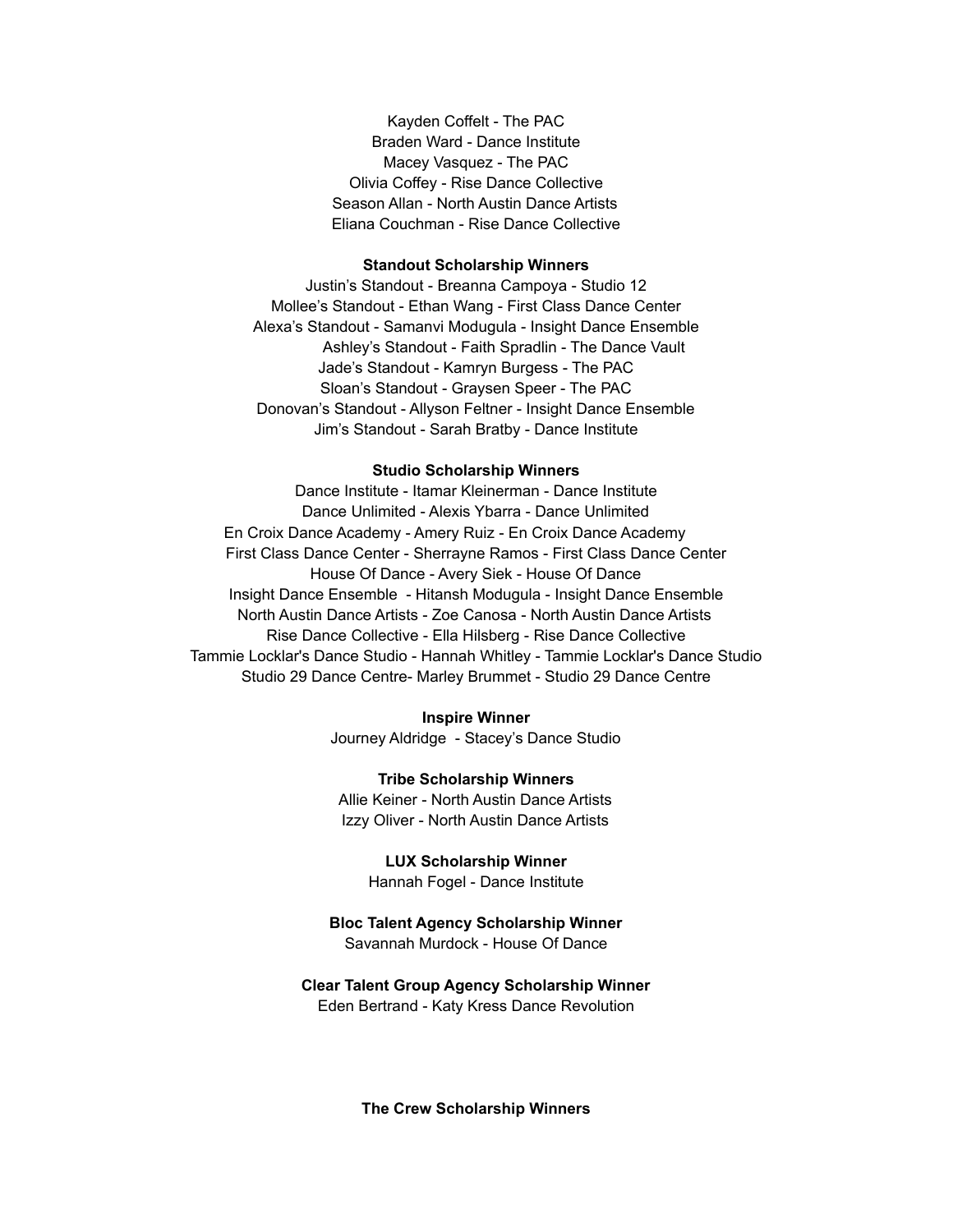Kiana Mejia - Thrive Dance Collective Madison Manning - TopFlight Dance Company Allyson Feltner - Insight Dance Ensemble Graysen Speer - The PAC

**The Bridge Training Program Scholarship Winner** Rise Dance Collective

> **Streetz Studio Intensive Winners** Studio 12 The Edge Amarillo

#### **Mini Elite Runner Up Winners**

Avery Pearce - North Austin Dance Artists Brooklyn Tansil - First Class Dance Center Maya Robertson - Insight Dance Ensemble Evie June Murphy - Rise Dance Collective Savannah Klivans - Dance Institute Elise Roberts - North Austin Dance Artists Brielle Mikes - Standout Dance Center Kinslee Rook - Katy Kress Dance Revolution Ethan Wang - First Class Dance Center Harper Hammes - Dance Institute Nicole Borke - Dance Unlimited Landyn Greer - Dance Unlimited Rylee Sengsouvanh - Rise Dance Collective Kynli Mccomb - Insight Dance Ensemble Avery Colon - Studio 12 Ylana Arredondo - Insight Dance Ensemble Zoe Crump - Xtreme Level Dance Studio

#### **Mini Elite Winners**

Journey Aldridge - Stacey's Dance Studio Chloe Fishel - Insight Dance Ensemble Noelle Finkel - ALISA'S DANCE ACADEMY Hannah Fogel - Dance Institute Ainsleigh Bolt - XD2 Dance Studio Gigi Valdez - Rise Dance Collective Hayven Jones - En Croix Dance Academy Ethan Carter - En Croix Dance Academy Amelia Galindo - Rise Dance Collective

### **Junior Elite Runner Up Winners**

Valerie Smith - TNT Dance Xplosion Harper Hoenig - ALISA'S DANCE ACADEMY Aislyn Murphy - Rise Dance Collective Addyson Fritch - North Austin Dance Artists Doris Peng - Dance Institute Aubrie Moore - Lonestar Collective Dance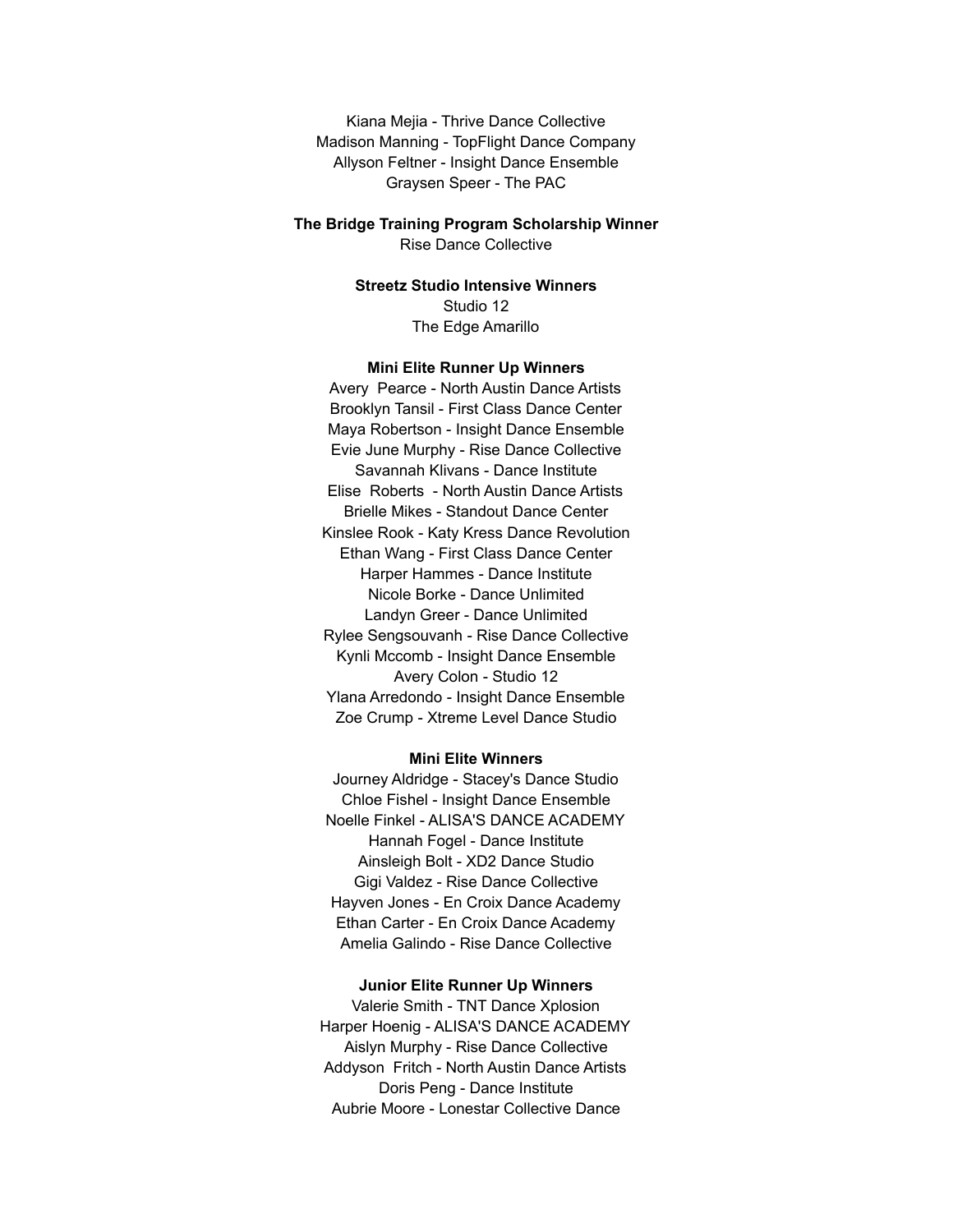Annie Milam - North Austin Dance Artists Gianna Joe - Dance Unlimited Carmel Lou - Dancers Workshop Callie Smartt - Insight Dance Ensemble Audrey Lapierre - Studio 12 Faith Cuellar - Dance Unlimited Chloe Sullivan - BHumn Arts Ensemble Mia Pineda - Grace Dance Studio Logan Blount - Studio 12 Alli Gamero - Rise Dance Collective

### **Junior Elite Winners**

Liv Garcia - Dance Institute Kiana Mejia - Thrive Dance Collective Kiki Sanchez - Dance Unlimited Rosie Best - Rise Dance Collective Maribel Weishaar - Dance Institute Kourtney Dye - North Austin Dance Artists Zharahi Flores - The Edge Amarillo Marley Fishel - Insight Dance Ensemble Haley Garber - Insight Dance Ensemble Hannah Li - Dance Institute

#### **Teen Elite Runner Up Winners**

Scarlett Justus - House Of Dance Elizabeth Burke - Dance Institute Giselle Gonzalez - Dance Unlimited Breez Carver - Dana's Studio of Dance-DV8 The Company Maddie Hellsten - Insight Dance Ensemble Elliana Woodward - BHumn Arts Ensemble Aubrey Phu - Dancers Workshop Zoe Fossey - North Austin Dance Artists Risa Riojas - Dancers Workshop Abby Scott - Dancers Workshop Ginger Whaling - Dance Institute Sophia Lara - North Austin Dance Artists Marley Anderson - House Of Dance Ava Hodges - Muv Dance And Fitness Raven Norris - Muv Dance And Fitness Rie Matsumae - Rise Dance Collective

## **Teen Elite Winners**

Reese Farnsworth - North Austin Dance Artists Izzy Oliver - North Austin Dance Artists Micah Best - Rise Dance Collective Berkley Houchin - The Edge Amarillo Savannah Murdock - House Of Dance Lexy Linn - The Edge Amarillo Madison Manning - TopFlight Dance Company